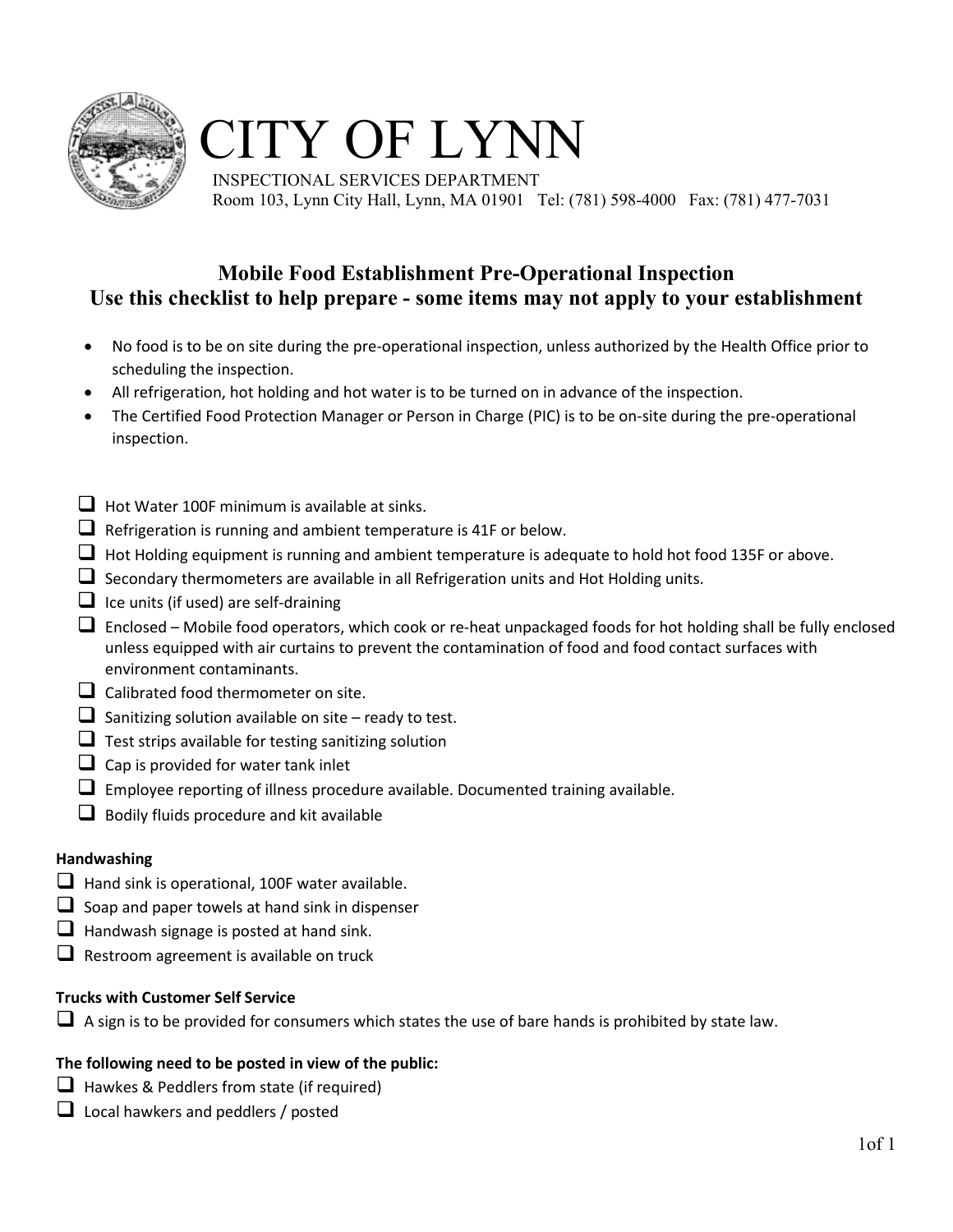- Food protection certification / 18 years of age / posted *(if applicable)*
- Allergen certification / posted *(if applicable)*
- Allergen poster / posted for employees *(if applicable)*
- Allergen statement / posted for customer on menu board. When a menu board is not used than post at point of service. *(if applicable)*
- Consumer Advisory Statement on menu board *(if applicable)*
- Current Food Permit / posted.
- $\Box$  Public Notice: Most recent food inspection is available to view upon request.

4/2019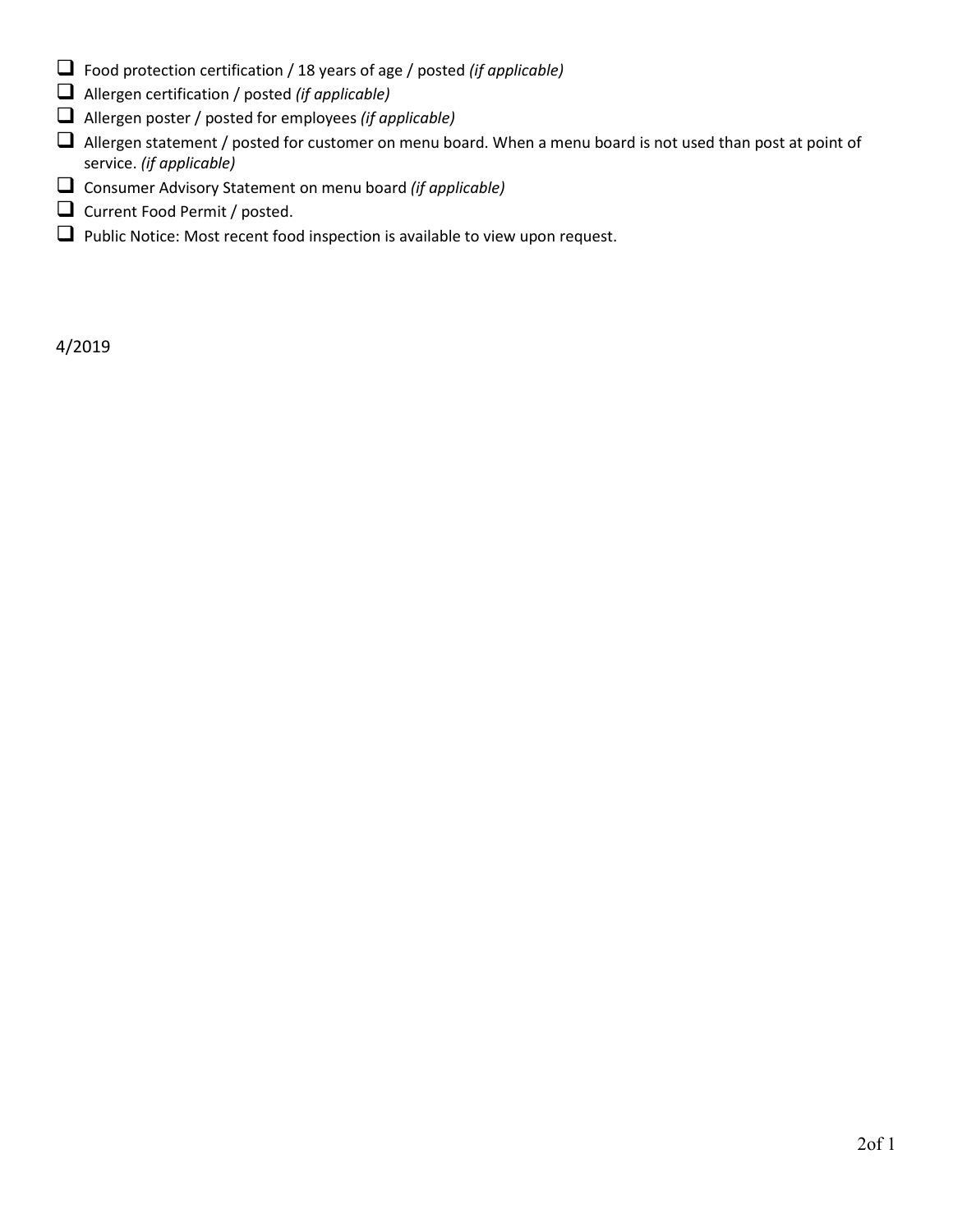



 INSPECTIONAL SERVICES DEPARTMENT Room 103, Lynn City Hall, Lynn, MA 01901 Tel: (781) 598-4000 Fax: (781) 477-7031

#### **PLAN REVIEW APPLICATION FOR MOBILE VENDORS**

| <b>TYPE OF APPLICATION:</b><br><b>PROJECTED START DATE: _</b> |                                                                          |                                       |        |      |                                          |
|---------------------------------------------------------------|--------------------------------------------------------------------------|---------------------------------------|--------|------|------------------------------------------|
|                                                               | PROJECTED COMPLETION DATE: _______<br>$\Box$ Conversion<br>$\square$ New |                                       |        |      |                                          |
| <b>TYPE OF FOOD OPERATION:</b>                                |                                                                          |                                       |        |      |                                          |
| □ Non-TCS Foods                                               | □ TCS Foods                                                              |                                       |        |      |                                          |
|                                                               |                                                                          | <b>FOOD ESTABLISHMENT INFORMATION</b> |        |      |                                          |
| <b>Name of Establishment:</b>                                 |                                                                          |                                       |        |      |                                          |
| <b>Establishment Address:</b>                                 | City:                                                                    | State:                                |        | ZIP: |                                          |
|                                                               |                                                                          | <b>OWNERSHIP INFORMATION</b>          |        |      |                                          |
| Name of Owner:                                                |                                                                          |                                       |        |      |                                          |
| <b>Address:</b>                                               |                                                                          | City:                                 | State: |      | ZIP:                                     |
| Email:                                                        |                                                                          | <b>Phone Number:</b>                  |        |      |                                          |
|                                                               | APPLICANT INFORMATION (e.g., ARCHITECT / ENGINEER / CONSULTANT)          |                                       |        |      |                                          |
| <b>Applicant Name:</b><br><b>Contact Person:</b>              |                                                                          |                                       |        |      |                                          |
| <b>Applicant Mailing Address:</b>                             |                                                                          | City:                                 | State: |      | ZIP:                                     |
| Email:                                                        |                                                                          | <b>Phone Number:</b>                  |        |      |                                          |
|                                                               |                                                                          | <b>FOOD OPERATION INFORMATION</b>     |        |      |                                          |
| <b>DAYS/HOURS OF OPERATION</b>                                | <b>Vending location(s)</b>                                               | Attach the following:                 |        |      | <b>STAFF</b>                             |
|                                                               | Address: Andreas Address:                                                | $\Box$ Copy of Hawkers and            |        |      | <b>Maximum Number of Staff Per Shift</b> |
| $\Box$ Mon: ____________                                      |                                                                          | Peddlers License                      |        |      |                                          |
| $\Box$ Tues: ___________                                      |                                                                          | $\Box$ Completed Commissary           |        |      |                                          |
| $\Box$ Wed: ___________                                       |                                                                          | Agreement                             |        |      | $\Box$ Dinner                            |
| $\Box$ Thurs: ___________                                     |                                                                          | $\Box$ Completed Toilet Facility      |        |      | <b>Maximum Number of Meals Per Day</b>   |
|                                                               | $\Box$ Public Events                                                     | Agreement (not required if            |        |      | Breakfast                                |
|                                                               | $\Box$ Private Events                                                    | events only)<br>$\Box$ Dinner         |        |      |                                          |
|                                                               |                                                                          | □ Completed Site Location<br>Form     |        |      |                                          |
|                                                               |                                                                          |                                       |        |      |                                          |
|                                                               |                                                                          |                                       |        |      |                                          |
| Signature:                                                    |                                                                          |                                       | Date:  |      |                                          |
| <b>Print Name:</b>                                            |                                                                          | Title:                                |        |      |                                          |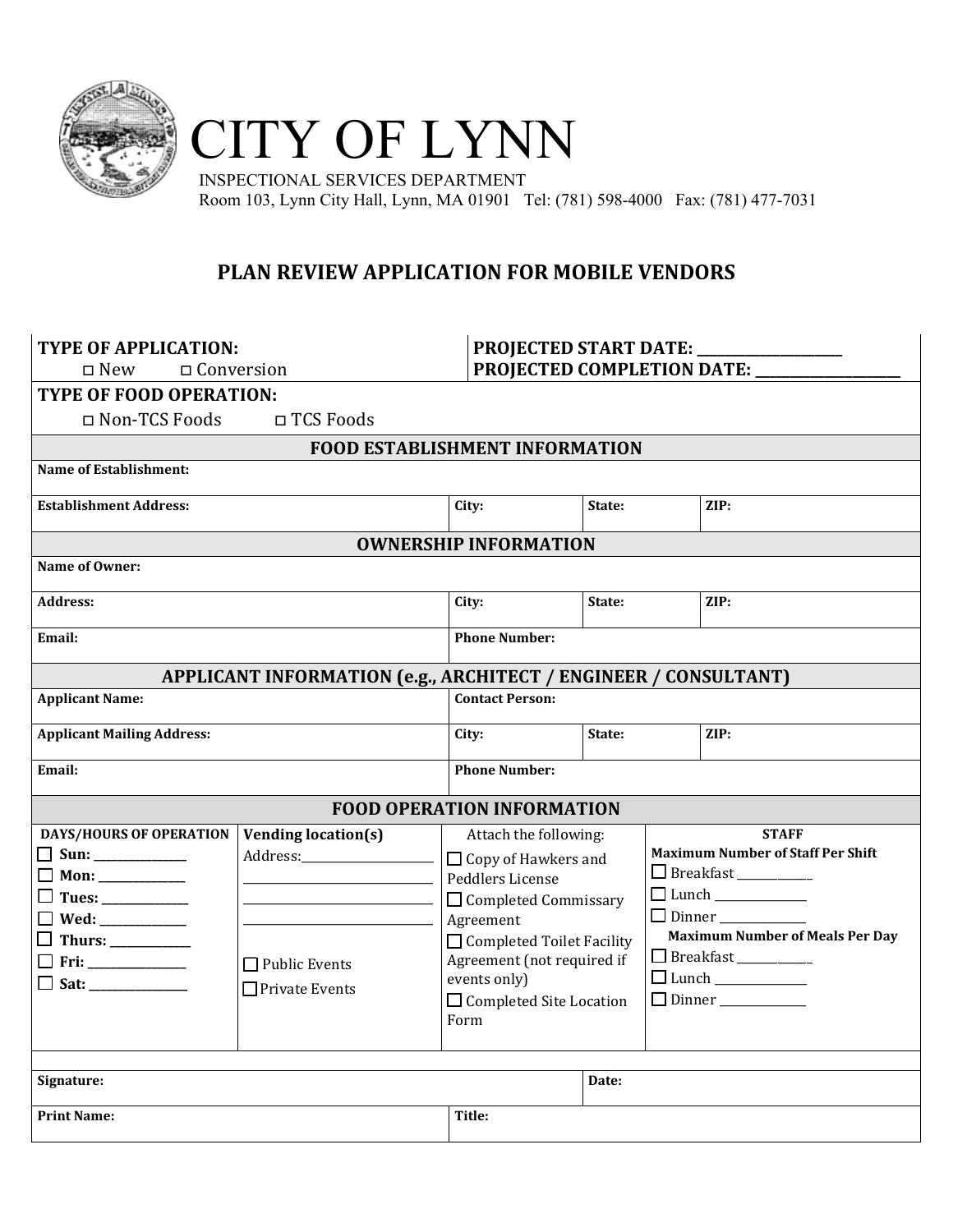#### **The following documents must be submitted along with this application:**

- $\Box$  Proposed menu or complete list of food, beverages & desserts. Include consumer advisory and allergen statement (if applicable)
- $\Box$  Copies of all required certifications (if applicable). Food Protection Manager, Allergen, Choke- Save
- $\Box$  Floor Plans must be clearly drawn to scale (minimum 11 x 14 inches in size) and include/identify the following items:
	- Food storage, preparation, customer service areas, handwashing, ware washing, potable water tank and wastewater tank.
	- Floor mounted and counter top equipment (including sinks) layout, clearly numbered and cross-keyed with the equipment specifications sheets.
	- Provide plumbing layout showing waste lines, cleanouts, vents and grease trap.
	- Exhaust ventilation layout including location of hood and make-up air returns and ducts (if applicable).
	- Finish schedule showing floor, coved base, wall and ceilings for each area shown on the plans.
- $\Box$  Manufacturer's Specifications Sheet(s) for all equipment; floor mounted, counter top and shelving.
- $\Box$  Written procedures and/or HAACP plans for specialized processes (if applicable)
- □ Written Procedure for Bodily Fluid Clean up- Vomit and Diarrhea
- $\Box$  Written procedure training employees to report symptoms of illness and reportable illnesses.
- $\Box$  Frozen Dessert Machines Provide contract for monthly lab testing.

#### **FOOD PREPARATION PROCEDURES**

#### **FOOD DELIVERY**

• **Will food be delivered to the truck during service hours?** □ Yes □ No **How will temperatures be maintained during transport?\_\_\_\_\_\_\_\_\_\_\_\_\_\_\_\_\_\_\_\_\_\_\_\_\_\_\_\_\_\_\_\_\_\_\_\_\_\_\_\_\_\_\_\_\_\_\_\_\_\_\_\_\_\_\_\_\_\_\_\_\_\_\_\_\_\_\_\_\_\_\_\_**

#### **FOOD STORAGE – ALLOCATED SPACE**

- **Refrigerated Storage:** \_\_\_\_\_\_\_\_\_\_ft<sup>3</sup>
- **Frozen Storage:** \_\_\_\_\_\_\_\_\_\_\_\_ft<sup>3</sup>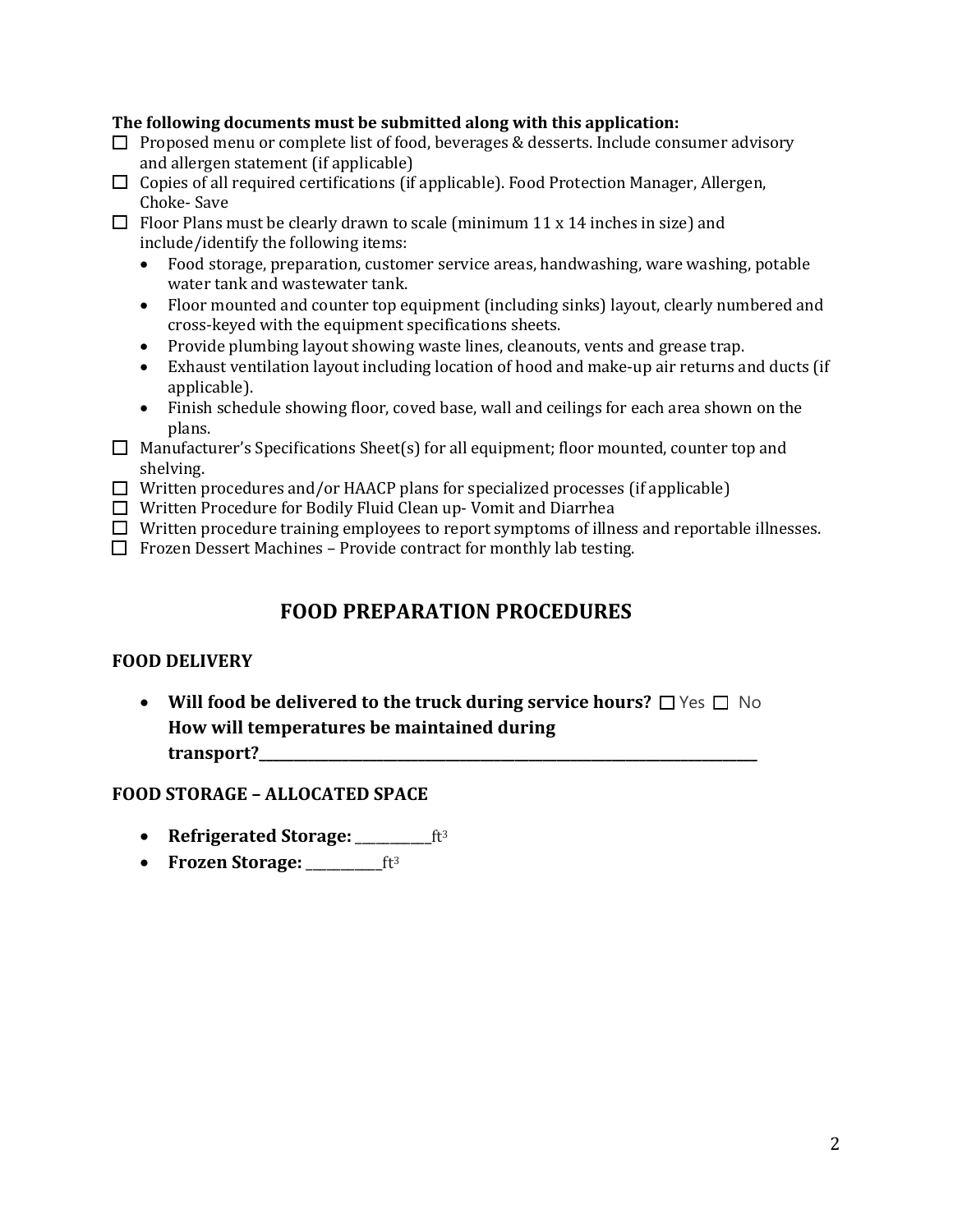#### **FOOD PROCESSES**

**DIRECTIONS:** Fill in all applicable sections of this table. Indicate non-applicable sections via "N/A".

| <b>PROCESS</b>          | <b>APPLICABLE</b><br><b>FOODS/MENU</b><br><b>ITEMS</b> | <b>EQUIPMENT USED</b> | <b>MEETS CRITERIA</b><br>(FOR REGULATORY AUTHORITY<br><b>USE ONLY)</b> |
|-------------------------|--------------------------------------------------------|-----------------------|------------------------------------------------------------------------|
| <b>COOKING</b>          |                                                        |                       |                                                                        |
| FDA Food Code §3-401    |                                                        |                       | YES / NO / NA                                                          |
| <b>COLD HOLDING</b>     |                                                        |                       | YES / NO / NA                                                          |
| FDA Food Code §3-501.16 |                                                        |                       |                                                                        |
| <b>HOT HOLDING</b>      |                                                        |                       |                                                                        |
| FDA Food Code §3-501.16 |                                                        |                       | YES / NO / NA                                                          |
| <b>REHEATING</b>        |                                                        |                       |                                                                        |
| FDA Food Code §3-403.11 |                                                        |                       | YES / NO / NA                                                          |
|                         |                                                        |                       |                                                                        |

Will a working amount of TCS food be held prior to cooking or service be held at room<br>temperature? FDA Food Code 3-501.19 Yes  $\Box$  If yes, attach written procedure

Yes  $\Box$  If yes, attach written procedure

 $No$   $\Box$ 

#### **PHYSICAL FACILITIES**

**DIRECTIONS:** Fill in all applicable sections of this table. Indicate non-applicable sections via "N/A".

| <b>TOPIC</b>                            | <b>RELATED QUESTIONS</b>                                                                                                                                     | <b>MEETS CRITERIA</b><br>(FOR REGULATORY AUTHORITY<br><b>USE ONLY)</b> |
|-----------------------------------------|--------------------------------------------------------------------------------------------------------------------------------------------------------------|------------------------------------------------------------------------|
| <b>HANDWASHING</b><br><b>FACILITIES</b> | # of Handwashing Sinks: ________<br>HANDWASHING DEVICES (CHECK ALL THAT APPLY)<br>Disposable Towels<br>Air Hand-Drying Device<br>Soap<br>Handwashing Signage | YES / NO / NA                                                          |
| <b>WAREWASHING</b><br><b>FACILITIES</b> | Type of Sanitizer: _______________                                                                                                                           | YES / NO / NA                                                          |
| <b>WATER SUPPLY</b>                     | What is the hot water capacity? _________<br>What is the hot water recovery rate? _________<br><b>ICE</b><br>From Base of Operation<br>Purchased             | YES / NO / NA                                                          |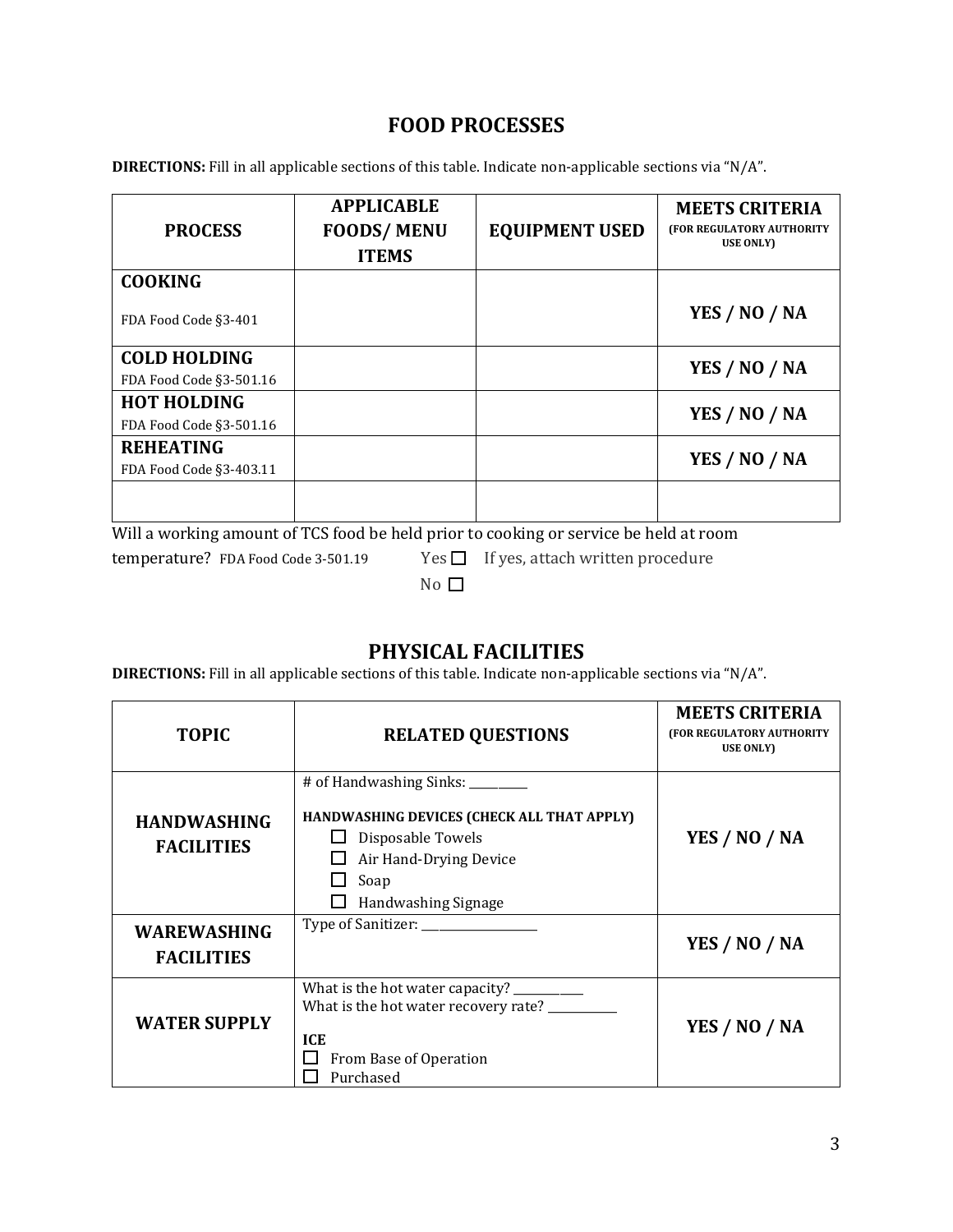| <b>SEWAGE DISPOSAL</b> |                                                                                                                                                                                                                                                                                                                                                                                                                                                                                                   | YES / NO |
|------------------------|---------------------------------------------------------------------------------------------------------------------------------------------------------------------------------------------------------------------------------------------------------------------------------------------------------------------------------------------------------------------------------------------------------------------------------------------------------------------------------------------------|----------|
| <b>CHEMICALS</b>       | <b>IN-USE SANITIZER SOTRAGE</b><br>Labeled Spray Bottles<br>Labeled Buckets<br>Will test strips be available to measure the<br>concentration of sanitizing solutions? $\square$ Yes $\square$ No                                                                                                                                                                                                                                                                                                  | YES / NO |
| <b>PEST CONTROL</b>    | Will all outside doors be self-closing and rodent<br>$\mathsf{proof?} \square$ Yes $\square$ No $\square$ N/A<br>Will screens be provided on all entrances left open<br>to the outside? $\square$ Yes $\square$ No $\square$ N/A<br>Will all openable windows have a minimum #16<br>mesh screening? $\square$ Yes $\square$ No $\square$ N/A<br>Will insect control devices be used? $\square$ Yes $\square$ No<br>Will insect air curtains be used? $\square$ Yes $\square$ No<br>If yes, where? | YES / NO |

#### **FINISH SCHEDULE**

**DIRECTIONS:** Fill in this section of the table by indicating which materials will be used in the construction of interior surfaces, countertops, cabinets, and shelving (if applicable).

| <b>ROOM / AREA</b>                                               | <b>FLOOR</b> | <b>FLOOR/WALL</b><br><b>JUNCTURE</b> | <b>WALLS</b> | <b>CEILING</b> | <b>MEETS</b><br><b>CRITERIA</b><br>(FOR REGULATORY<br><b>AUTHORITY USE</b><br><b>ONLY</b> |
|------------------------------------------------------------------|--------------|--------------------------------------|--------------|----------------|-------------------------------------------------------------------------------------------|
| <b>TRUCK INTERIOR</b><br><b>SURFACES</b>                         |              |                                      |              |                | YES / NO                                                                                  |
| <b>COUNTERTOPS,</b><br><b>CABINETS, &amp;</b><br><b>SHELVING</b> |              |                                      |              |                | YES / NO                                                                                  |
|                                                                  |              |                                      |              |                |                                                                                           |

**Approval of these plans and specifications by the Health Office does not constitute endorsement of acceptance of the completed establishment (structure or equipment). A preoperational inspection of the establishment with equipment in place and operational will be necessary to determine if the establishment complies with the local and state laws governing food establishments.** 

**Approval of these plans and specifications by the Health Office does not indicate compliance with any other federal, state, or local code, law or regulation that may be required.**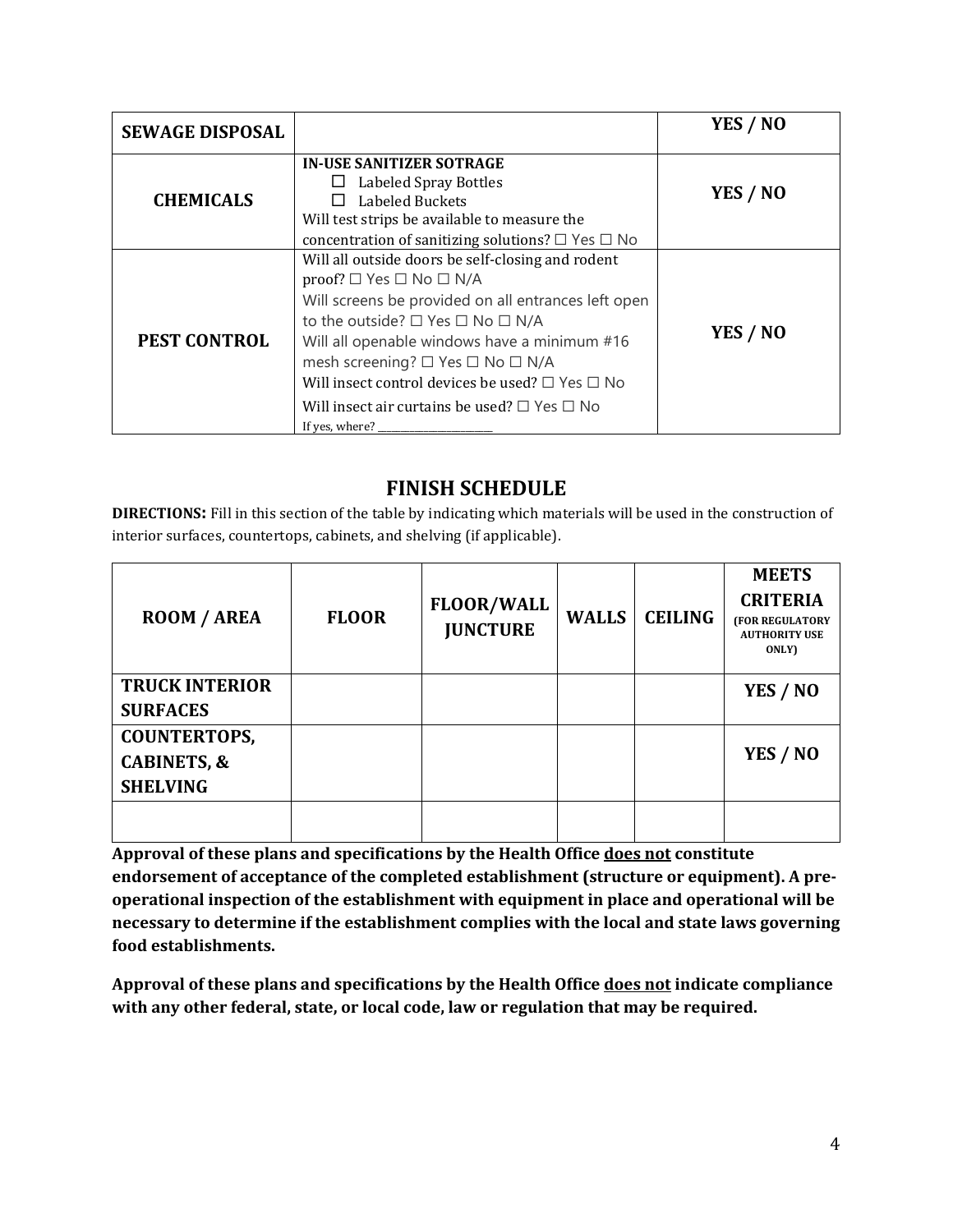

## CITY OF LYNN

 INSPECTIONAL SERVICES DEPARTMENT Room 103, Lynn City Hall, Lynn, MA 01901 Tel: (781) 598-4000 Fax: (781) 477-7031

#### **MOBILE FOOD ESTABLISHMENT SERVICING AREA AGREEMENT**

**Enter N/A where requested information does not apply. Leave NO BLANK SPACES.**

| TYPE OF MOBILE FOOD ESTABLISHMENT:                                                                                                                                                                                             |                                                  |                                                                                                      |  |  |
|--------------------------------------------------------------------------------------------------------------------------------------------------------------------------------------------------------------------------------|--------------------------------------------------|------------------------------------------------------------------------------------------------------|--|--|
| $\Box$ Non-TCS foods<br>$\Box$ TCS Foods                                                                                                                                                                                       |                                                  |                                                                                                      |  |  |
|                                                                                                                                                                                                                                |                                                  |                                                                                                      |  |  |
|                                                                                                                                                                                                                                |                                                  |                                                                                                      |  |  |
|                                                                                                                                                                                                                                |                                                  |                                                                                                      |  |  |
|                                                                                                                                                                                                                                | TO BE COMPLETED BY SERVICING AREA OWNER/OPERATOR |                                                                                                      |  |  |
| The below listed facility will be providing the following services to the above mentioned business                                                                                                                             |                                                  |                                                                                                      |  |  |
| owner/operator on a                                                                                                                                                                                                            | $\Box$ DAILY BASIS $\Box$ WEEKLY BASIS           |                                                                                                      |  |  |
|                                                                                                                                                                                                                                |                                                  |                                                                                                      |  |  |
| $\Box$ Approved Potable Water Source                                                                                                                                                                                           | $\Box$ Food Preparation Area                     |                                                                                                      |  |  |
| $\Box$ Waste Water Disposal                                                                                                                                                                                                    | $\Box$ Food Storage Area                         |                                                                                                      |  |  |
| $\Box$ Cleaning Area for MFE                                                                                                                                                                                                   | $\Box$ Utensil Washing Area                      |                                                                                                      |  |  |
| $\Box$ Overnight Storage of MFE                                                                                                                                                                                                |                                                  | □ Equipment and Utensil Storage Area                                                                 |  |  |
| $\Box$ Overnight Refrigeration                                                                                                                                                                                                 |                                                  | $\Box$ Prepackaged Foods for Retail Sale                                                             |  |  |
| SERVICING AREA NAME: NAME: NAME: NAME: NAME: NAME: NAME: NAME: NAME: NAME: NAME: NAME: NAME: NAME: NAME: NAME: NAME: NAME: NAME: NAME: NAME: NAME: NAME: NAME: NAME: NAME: NAME: NAME: NAME: NAME: NAME: NAME: NAME: NAME: NAM |                                                  |                                                                                                      |  |  |
|                                                                                                                                                                                                                                |                                                  |                                                                                                      |  |  |
|                                                                                                                                                                                                                                |                                                  | ZIP: Andrea Maria Santa Santa Santa Santa Alemania a Santa Santa Santa Alemania a Santa Alemania a S |  |  |
| <b>PHONE NUMBER:</b>                                                                                                                                                                                                           | <b>FAX NUMBER:</b>                               |                                                                                                      |  |  |
| <b>EMAIL ADDRESS: EMAIL ADDRESS:</b>                                                                                                                                                                                           |                                                  |                                                                                                      |  |  |
| FOOD ESTABLISHMENT PERMIT ISSUED BY: NAMEL AND RESERVE THE RESERVE TO A RESERVE THE RESERVE THAT A RESERVE THE                                                                                                                 |                                                  | $\textsf{\textbf{PERMIT}\#:}\qquad \qquad \blacksquare$                                              |  |  |
| (ATTACH COPY OF PERMIT/LICENSE ISSUED BY REGULATORY AGENCY)                                                                                                                                                                    |                                                  |                                                                                                      |  |  |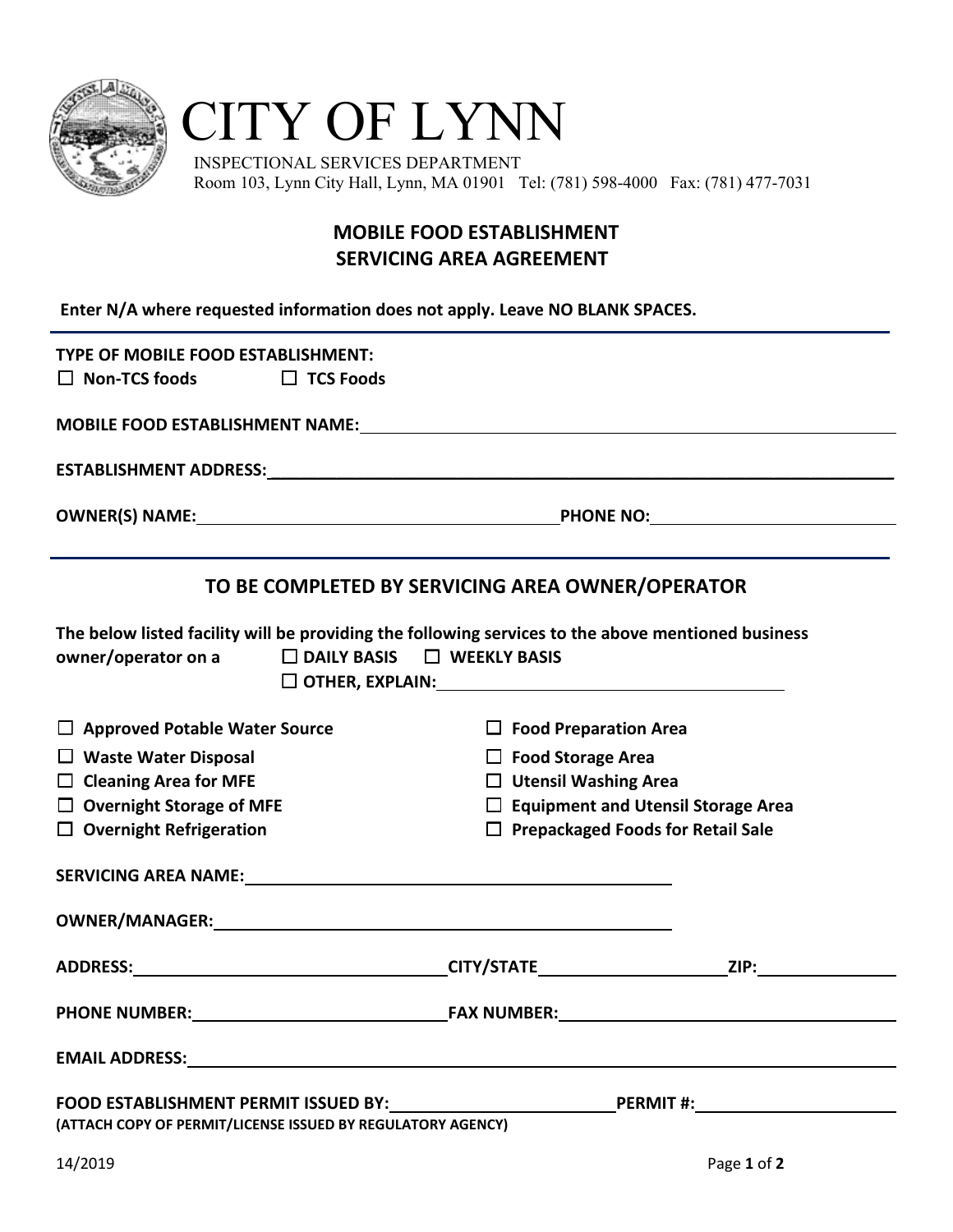**I give permission to the above listed Mobile Food Establishment Operator to use my establishment located at the above address.**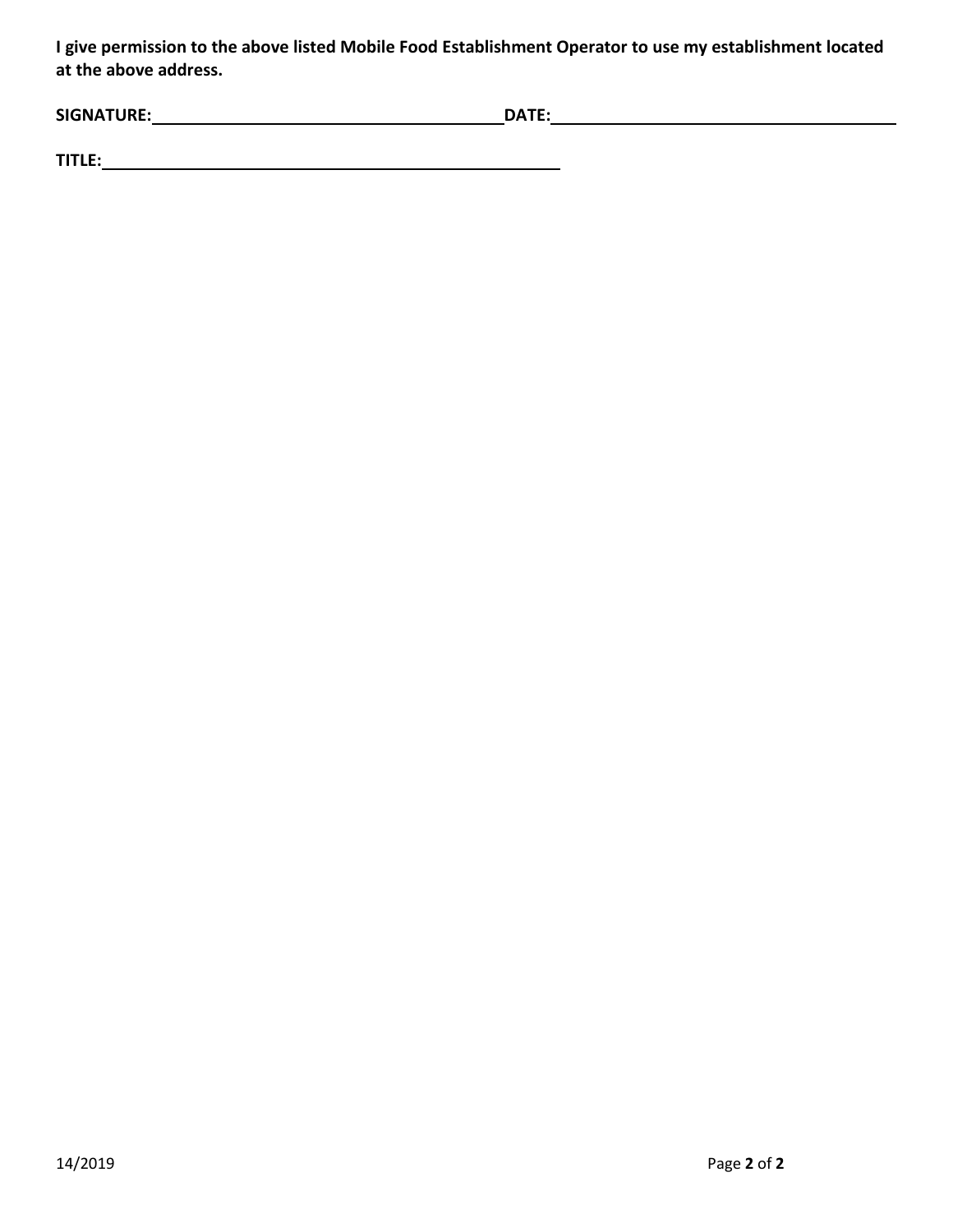

# CITY OF LYNN

 INSPECTIONAL SERVICES DEPARTMENT Room 103, Lynn City Hall, Lynn, MA 01901 Tel: (781) 598-4000 Fax: (781) 477-7031

### **Mobile Food Establishment Restroom Facility Agreement**

Operators of mobile food operations shall obtain the use of adequate and suitable toilet facilities where hand washing facilities are available. *105 CMR 590.009 (B) (11)*

- 1. The business named below must furnish written approval to the mobile food vendor at the time of the mobile food unit's initial licensing and each license renewal.
- 2. The business must allow the mobile food vendor employee(s) to use the restroom facilities of the business during the mobile vendor's hour of operations.
- 3. The restroom must be located within 200 ft of the mobile vending unit.

have read and understand the items of responsibility

Business Owner or Responsible Party

listed above and agree to comply with all of the requirements. I give permission to

\_\_\_\_\_\_\_\_\_\_\_\_\_\_\_\_\_\_\_\_\_\_\_\_\_\_\_\_\_ \_to use my establishment,

Mobile Food Vendor

\_\_\_\_\_\_\_\_\_\_\_\_\_\_\_\_\_\_\_\_\_\_\_\_\_\_\_\_\_ , located at \_\_\_\_ ,

**Business Name** Business Address

as their main restroom facility.

I understand that I (business owner/responsible party) need to notify the ISD Health Division should I be unable to honor this agreement for any period of time, and that I (mobile food vendor) need to find alternative arrangements and inform the ISD Health Division in writing should such need arise. If toilet facilities are found inadequate or do not meet minimum sanitation requirements, this agreement may be rescinded.

Signature of Business Owner/Responsible Party: \_\_\_\_\_\_\_\_\_\_\_\_\_\_\_\_\_\_\_\_\_\_\_\_\_\_\_\_\_\_\_\_\_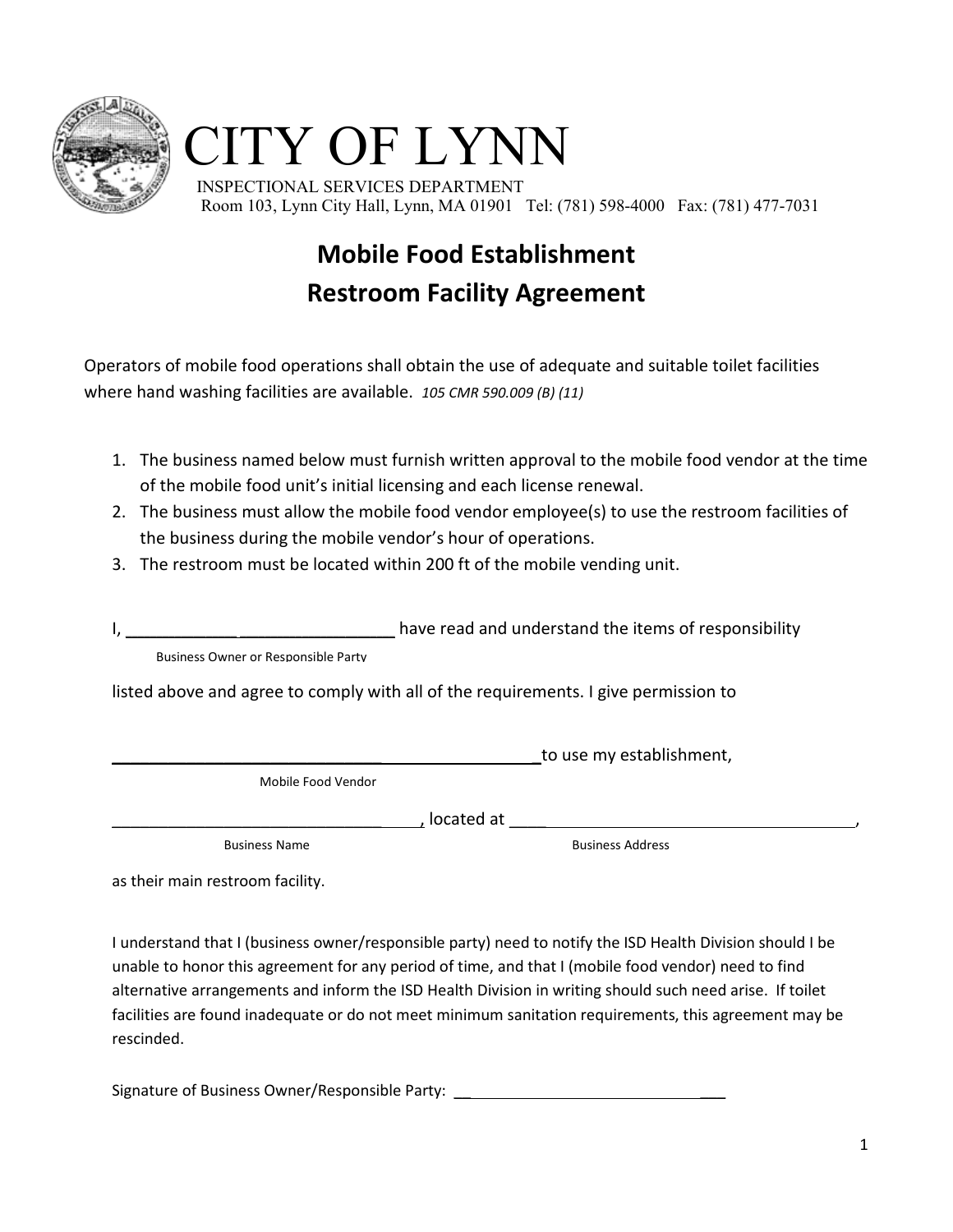|       |                           | Date: Phone number: 2008. [19] Phone number: |  |
|-------|---------------------------|----------------------------------------------|--|
|       |                           |                                              |  |
|       |                           |                                              |  |
|       |                           |                                              |  |
| Date: |                           |                                              |  |
|       |                           |                                              |  |
|       |                           |                                              |  |
|       |                           |                                              |  |
|       |                           |                                              |  |
|       | <b>DOWNLOAD THIS FORM</b> |                                              |  |